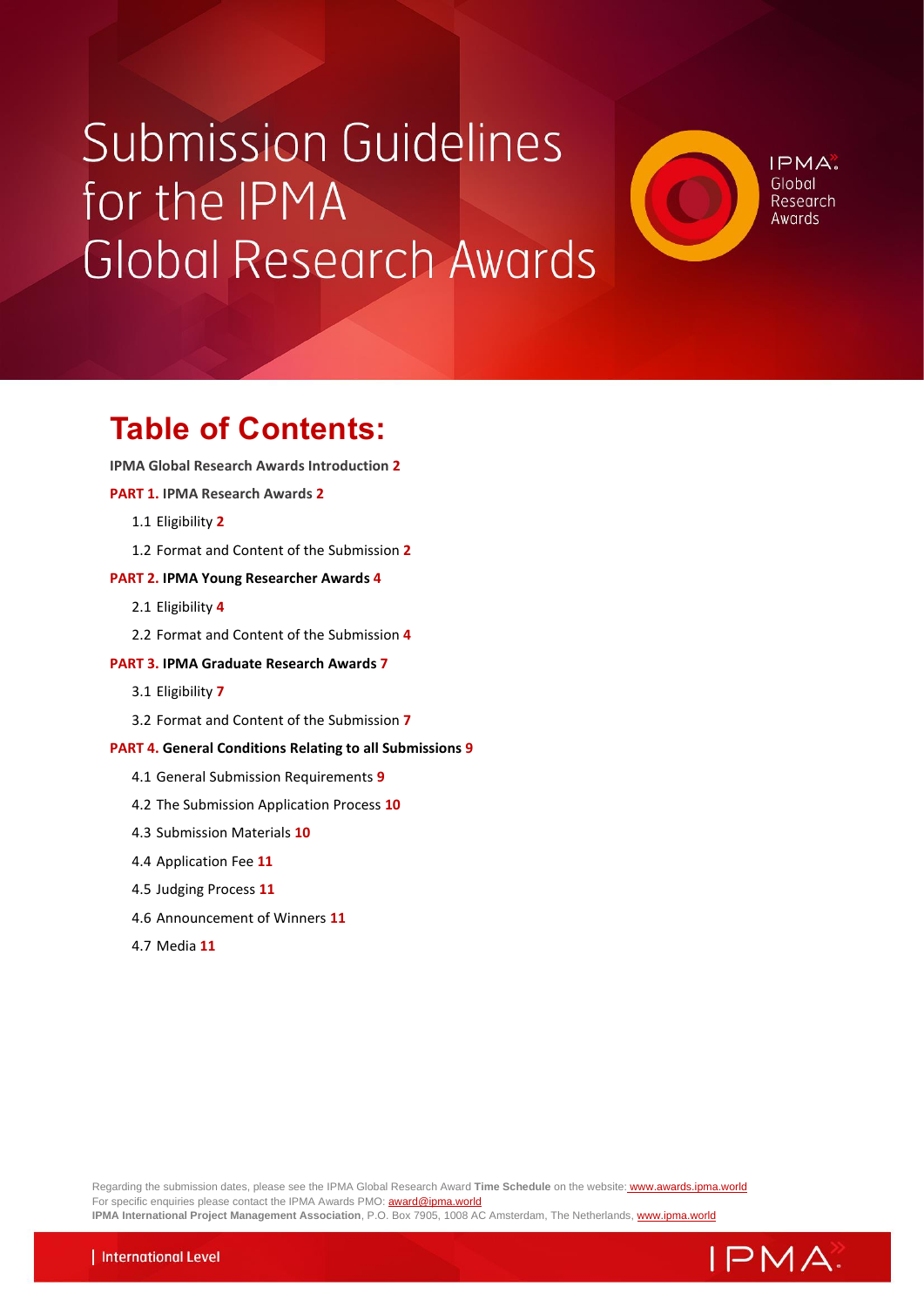

## IPMA Global Research Awards **Introduction**

#### There are three main categories recognized in the IPMA Global Research Awards:

- 1. IPMA Research Award
- 2. IPMA Young Researcher Award
- 3. IPMA Graduate Research Award
- 4. IPMA Research Achievement Award

#### This Guideline describes:

- 1. The award process for projects applying in the IPMA Research Award.
- 2. The award process for projects applying in the IPMA Young Researcher Award.
- 3. The award process for projects applying in the IPMA Graduate Research Award.
- 4. General conditions relating to the submissions.

**If you intend to submit to one of the categories in the IPMA Global Research Awards, it is recommended that you carefully read these Submission Guidelines and address all submission requirements in the category of your choice.**

#### IPMA Global Research Achievement Award:

Researchers with an outstanding lifetime contribution to project management research may be recognised via the Global Research Achievement Award. Nominations and elections are carried out by the IPMA Global Research Group.

## **PART 1.** IPMA Research Awards

## **1.1 Eligibility**

- » The scope of the research must cover at least one year of research and must be completed, when the application is handed in. Completion of the research may date back to 1st January 2022.
- » The lead researcher of the research may not have won an IPMA Research Award in the previous three years.
- » Researchers may come from disciplines other than project management but must contribute to the development of project, programme and portfolio (PPP) management and the project-oriented companies or any element named in the IPMA ICB, IPMA PEB or IPMA OCB.
- » An applicant may submit a maximum of one application per category.

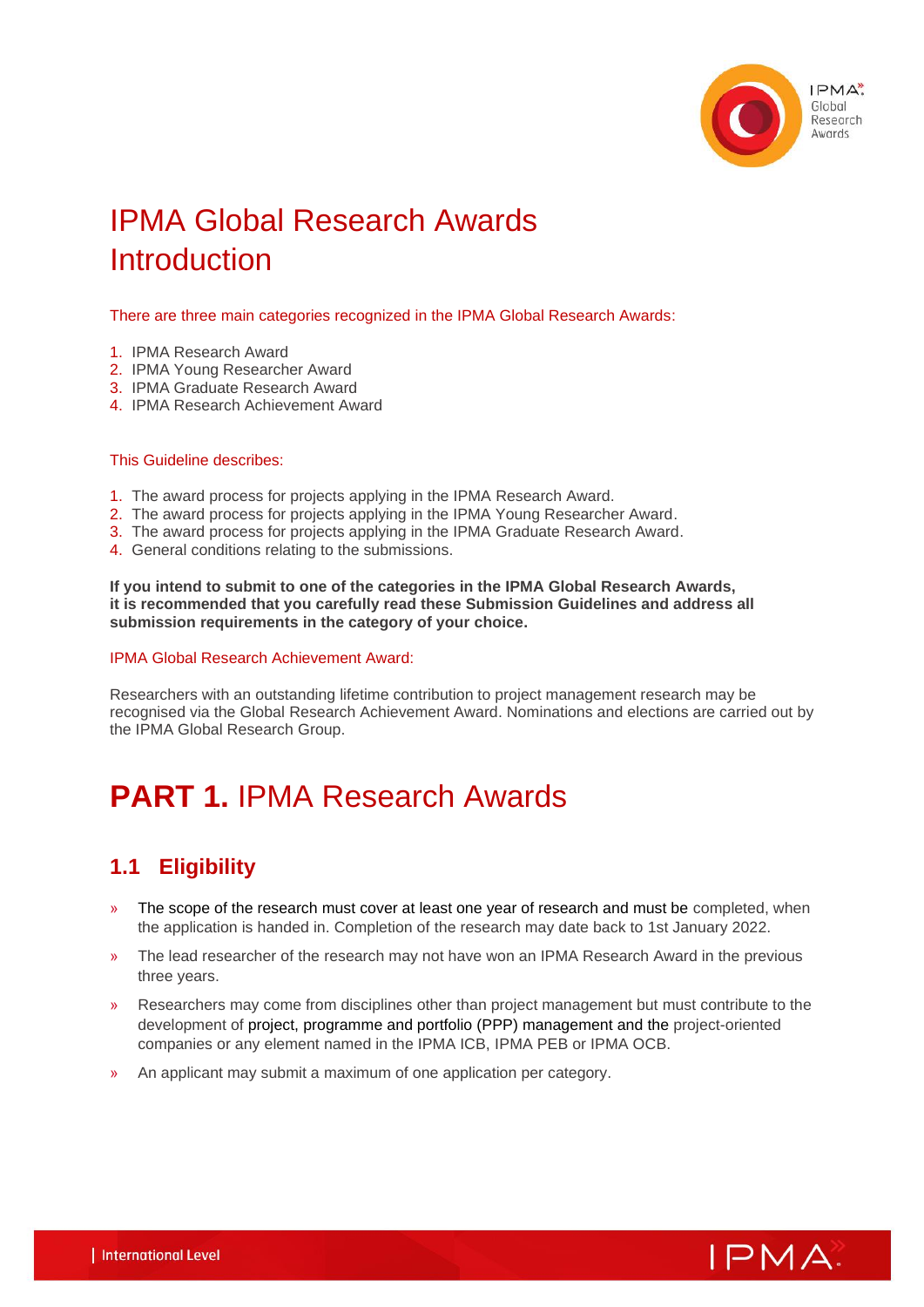

## **1.2 Format and Content of the Submission**

The Application Submission should be compiled using the platform<https://ipma.awardsplatform.com/> after registering.

Applicant Consent in the name of the research team and the organisation is also required for the use of research information and other properties, used within the submission. Non-conforming submissions may be rejected by the IPMA Awards PMO.

#### The submission should address the following four sections:



## **1. General Information**

In this section of the submission, please choose the category, subcategory an put a full name of the applicant (Entry name box).



In this part please provide the following information:

- » Name of the applicant (lead researcher)
- » E-mail address
- » Date of birth
- » Affiliation of the lead researcher
- » Phone number
- » Nationality
- » Picture of the applicant



#### **3. Research general information**

Please provide the following information:

- » Title of the research
- » Start date of the research
- » End date of the research
- » Research team (list names and affiliations)
- » Name of the initiator/sponsor of the research
- » State how the research could contribute to further development of the IPMA ICB, ICB PEB and OCB.

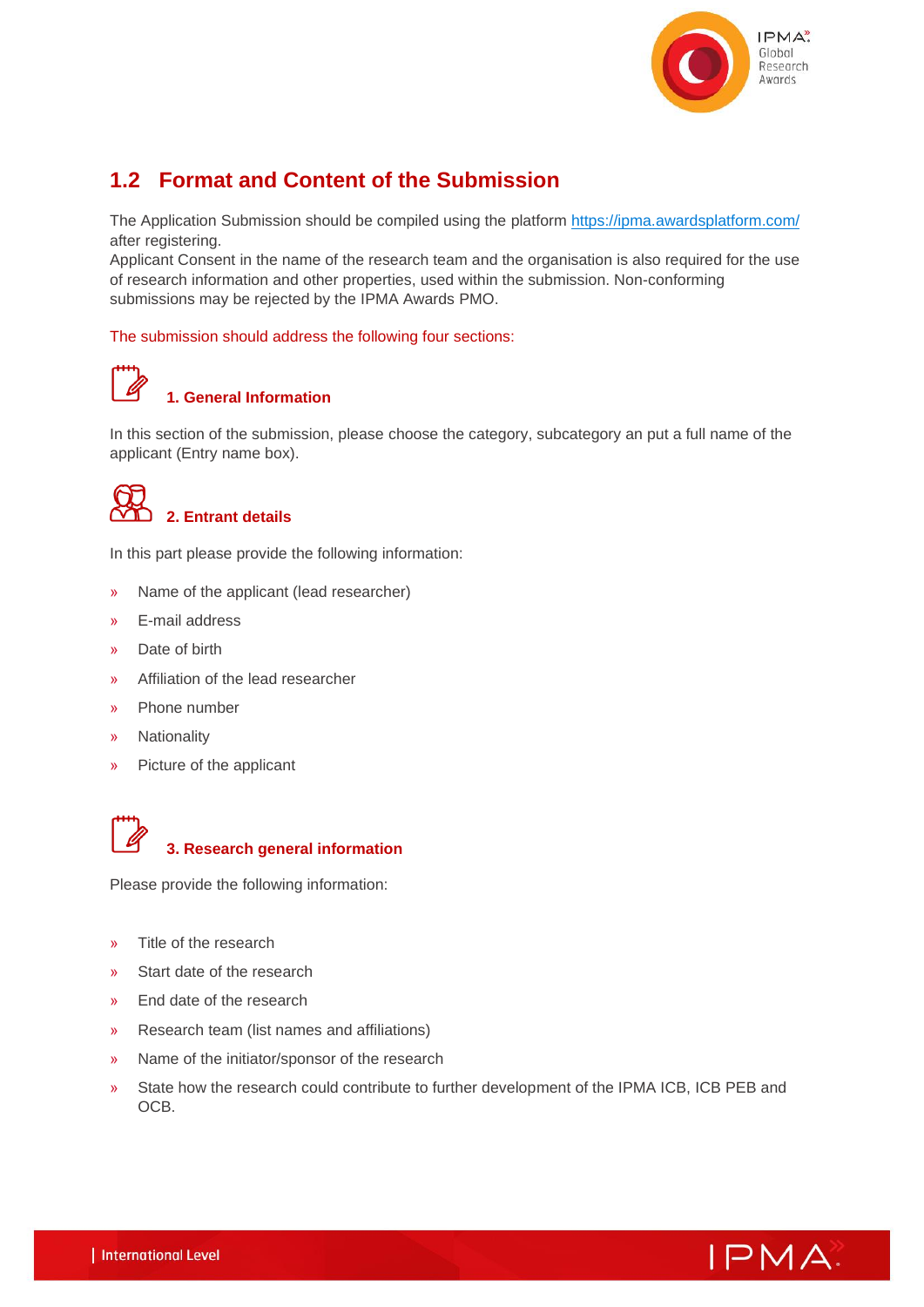

# **4. Introduction of the research project**

Provide a brief summary of not more than 150 words about the project. It will be used for marketing purposes by IPMA.



A detailed summary not more than 500 words of the research project. The summary should refer to the research objectives, the research approach (theoretical foundation and research methodology); the main research results, the research team and the relevant links, such as: the link to the research project website, to the researcher /research group website or social media, etc. This summary may be used in the public domain for publications issued by the International Project Management Association (IPMA).

## **6. Description of the research**

Provide a summary of not more than 5000 words about the essential areas from the research problem, processes to results. The summary should provide answers to the evaluation criteria in the IPMA Research Evaluation Model.

## **7. Appendices**

The submission should include a list of peer-reviewed publications as output of the research, a brief curriculum vitae of the researcher(s), how the research was conducted (such as how the research leader was engaged and how the team (if any) was managed/developed etc.), and other evidences related (such as the list of paper published, related academic awards etc.) to prove the achievements and reputation the researcher(s)/research team has been acknowledged.



IÙ

### **8. Applicant Statement**

The submission should include an Application Statement, to confirm to observe the rules in the application process for the IPMA Global Research Award and the application fulfils the requirements for the IPMA Global Research Award and that all information given in the submitted application and documentation are true and correct.

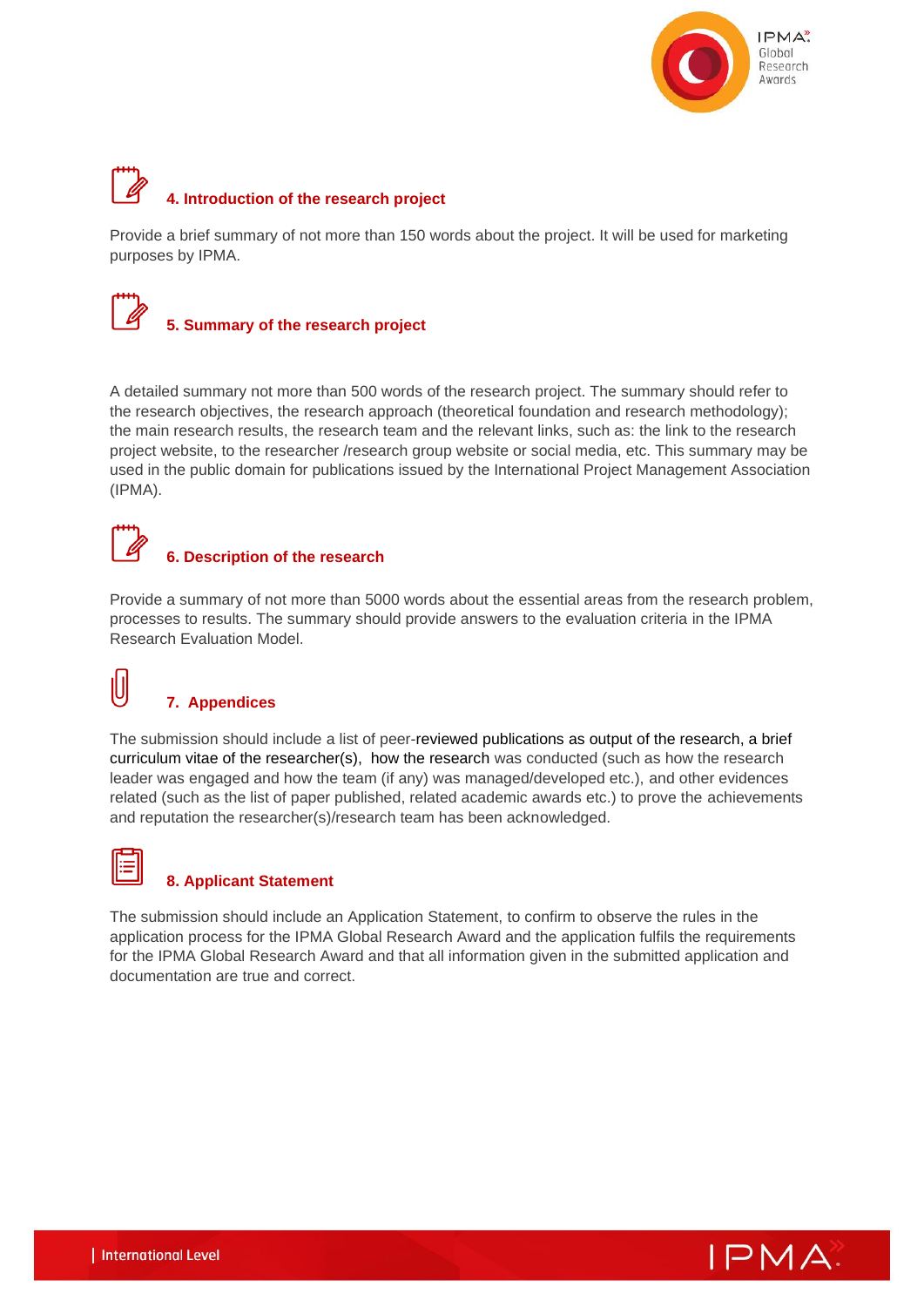

## **PART 2.** IPMA Young Researcher Award

## **2.1 Eligibility**

- » The applicant is born 1986 or later, or can prove that he/she has been involved less than 10 years in research. As proof, please attach a letter from the university/research institution (e.g. signed by a supervisor).
- » Young Researchers may come from academia, other research institutions or industry. Researchers may come from disciplines other than project management but must contribute to the development of project, programme and portfolio management and the project-oriented companies or any element named in the IPMA ICB, IPMA PEB or IPMA OCB.
- » An applicant may submit a maximum of one application per category.

## **2.2 Format and Content of the Submission**

The Application Submission should be compiled using the platform<https://ipma.awardsplatform.com/> after registering.

Applicant Consent in the name of the research team and the organisation is also required for the use of research information and other properties, used within the submission. Non-conforming submissions may be rejected by the IPMA Awards PMO.

#### The submission should address the following eight sections:

Applicant Consent in the name of researcher is required for the use of project information, photographs, company logos and other properties, used within the submission. Non-conforming submissions may be rejected by the judges and/or Awards PMO.



#### **1. General Information**

In this section of the submission, please choose the category, subcategory an put the applicant's full name (Entry name box).



In this part please provide the following information:

- » Name of the applicant (lead researcher)
- » E-mail address
- » Date of birth
- » Affiliation of the lead researcher
- » Phone number

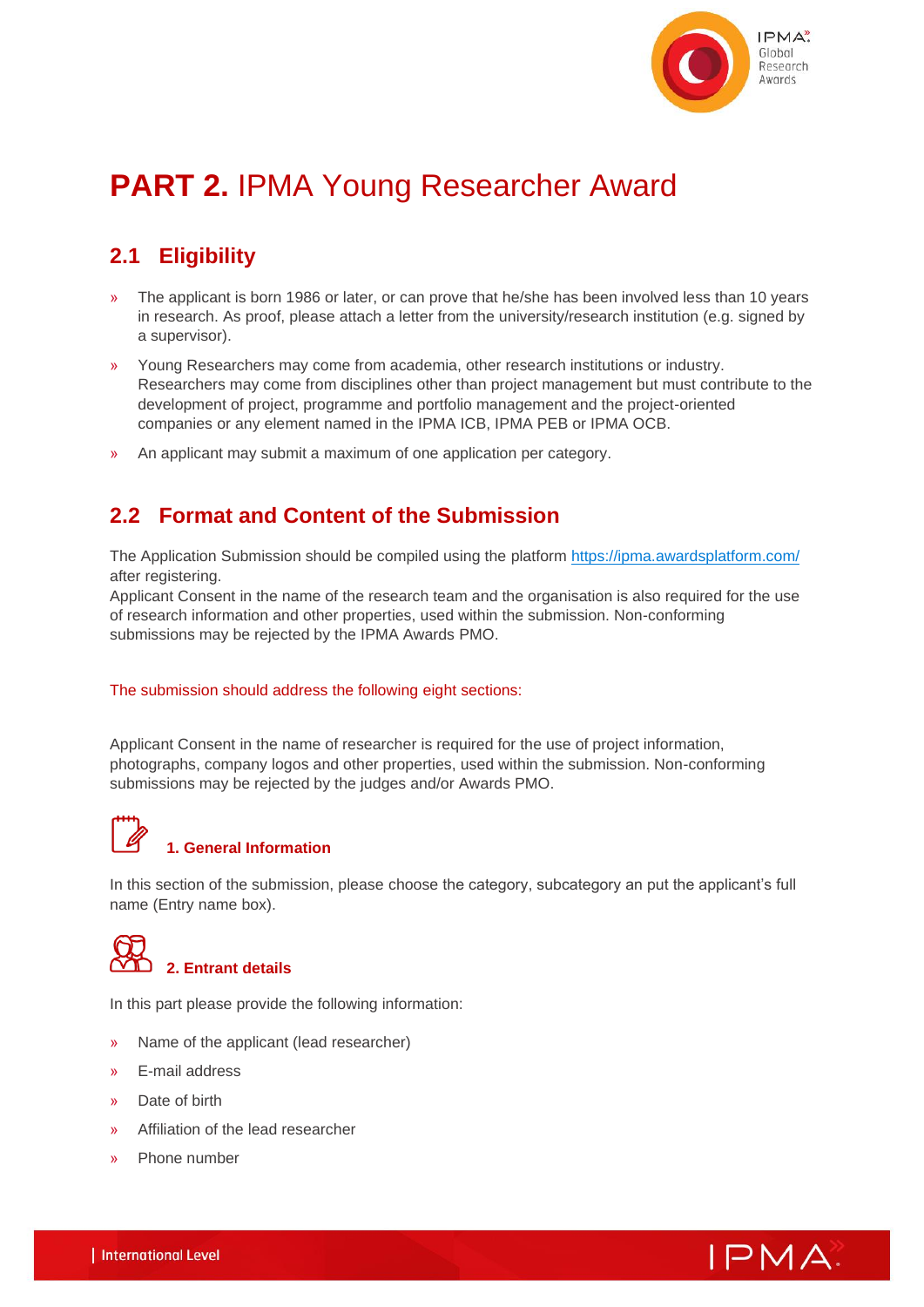

- » Nationality
- » Picture of the applicant



#### **3. Research general information**

Please provide the following information:

- » Title of the research
- » Start date of the research
- » End date of the research
- » Research team (list names and affiliations)
- » Name of the initiator/sponsor of the research
- » Type of the research (choose one)
- » State how the research could contribute to further development of the IPMA ICB, ICB PEB and OCB.

#### **4. Introduction of the research project**

Provide a brief summary of not more than 150 words about the project. It will be used for marketing purposes by IPMA.

#### **5. Summary of the research project**

A detailed summary not more than 500 words of the research project. The summary should refer to the research objectives, the research approach (theoretical foundation and research methodology); the main research results, the research team and the relevant links, such as: the link to the research project website, to the researcher /research group website or social media, etc. This summary may be used in the public domain for publications issued by the International Project Management Association (IPMA).

## **6. Description of the research**

Provide a summary of not more than 5000 words about the essential areas from research problem, processes to results. The summary should provide answers to the evaluation criteria in IPMA Research Evaluation Model.

# IÙ

### **7. Appendices**

The submission should include a list of peer-reviewed publications as output of the research, a brief curriculum vitae of the researcher(s), how the research was conducted (such as how the research

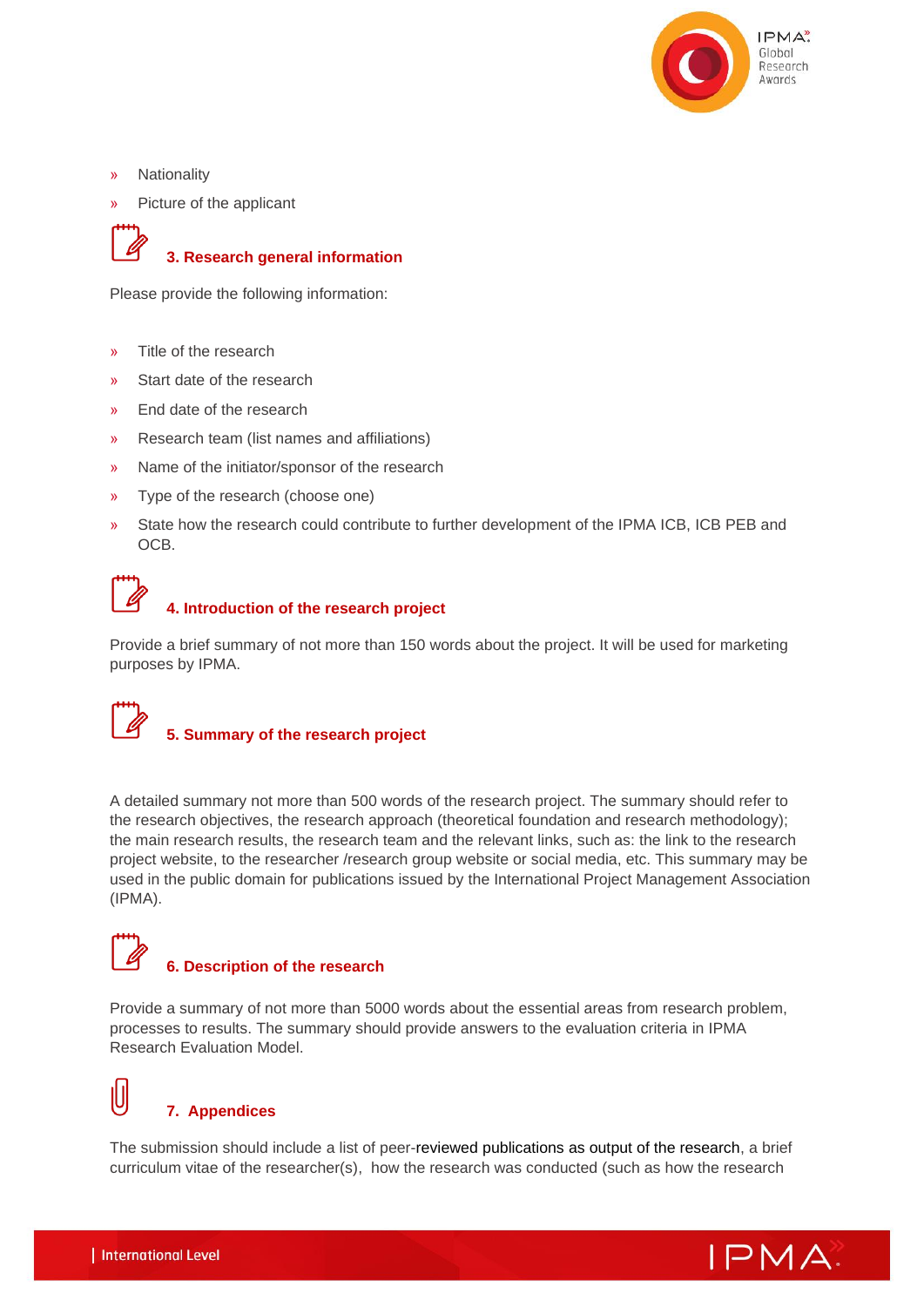

leader was engaged and how the team (if any) was managed/developed etc.), and other evidences related (such as the list of paper published, related academic awards etc.) to prove the achievements and reputation the researcher(s)/research team has been acknowledged.



#### **8. Applicant Statement**

The submission should include an Application Statement, to confirm to observe the rules in the application process for the IPMA Global Research Award and the application fulfils the requirements for the IPMA Global Research Award and that all information given in the submitted application and documentation are true and correct.

## **PART 3.** IPMA Graduate Research Award

## **3.1 Eligibility**

- » The graduate students at both master's, MBA's and doctoral level are eligible for this awards. The graduate student will be nominated by her/his advisor.
- » Self-nominations are also possible, but should be accompanied by at least a letter of support.

## **3.2 Format and Content of the Submission**

The Nomination Submission should be compiled using the platform<https://ipma.awardsplatform.com/> after registering.

Photos may be included at appropriate points throughout the submission.

Nominee Consent in the name of the research team and the organisation is also required for the use of research information, photographs, organisation logos and other properties, used within the submission. Non-conforming nominations may be rejected by the Awards PMO.

#### The nomination should address the following eight sections



#### **1. General Information**

In this section of the submission, please choose the category, subcategory an put a nominee/applicant's full name (Entry name box).



If you are a nominator, please provide the following information (if you nominate yourself please skip the first four questions):

- » Name of the person making a nomination
- » Affiliation and the position

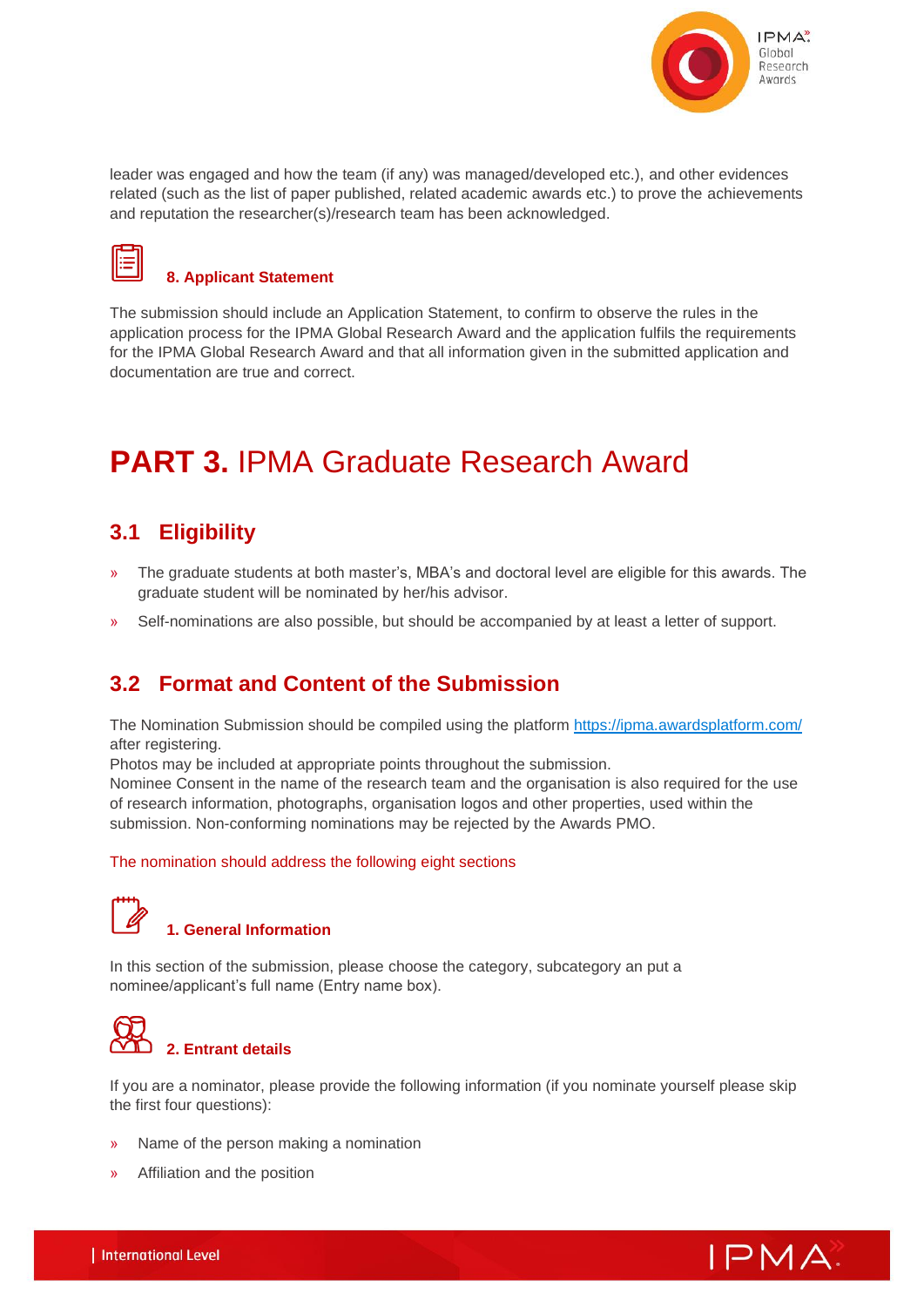

- » E-mail address
- » Phone number

Nominee/applicant details:

- » Name of the nominee
- » Phone number
- » Nationality
- » Date of birth
- » E-mail address
- » Picture of the applicant



## **3. Research general information**

Please provide the following information:

- » Title of the research
- » Start date of the research
- » End date of the research
- » Objectives of the research
- » List of peer-reviewed publications (journal or conference papers) as output of the research
- » Choose type of the research
- » State why the graduate research is excellent

## **4. Introduction of the research project**

Provide a brief summary of not more than 150 words about the project. It will be used for marketing purposes by IPMA.

# **5. Summary of the research project**

A detailed summary not more than 500 words of the research project. The summary should refer to the research objectives, the research approach (theoretical foundation and research methodology); the main research results, the research team and the relevant links, such as: the link to the research project website, to the researcher /research group website or social media, etc. This summary may be used in the public domain for publications issued by the International Project Management Association (IPMA).

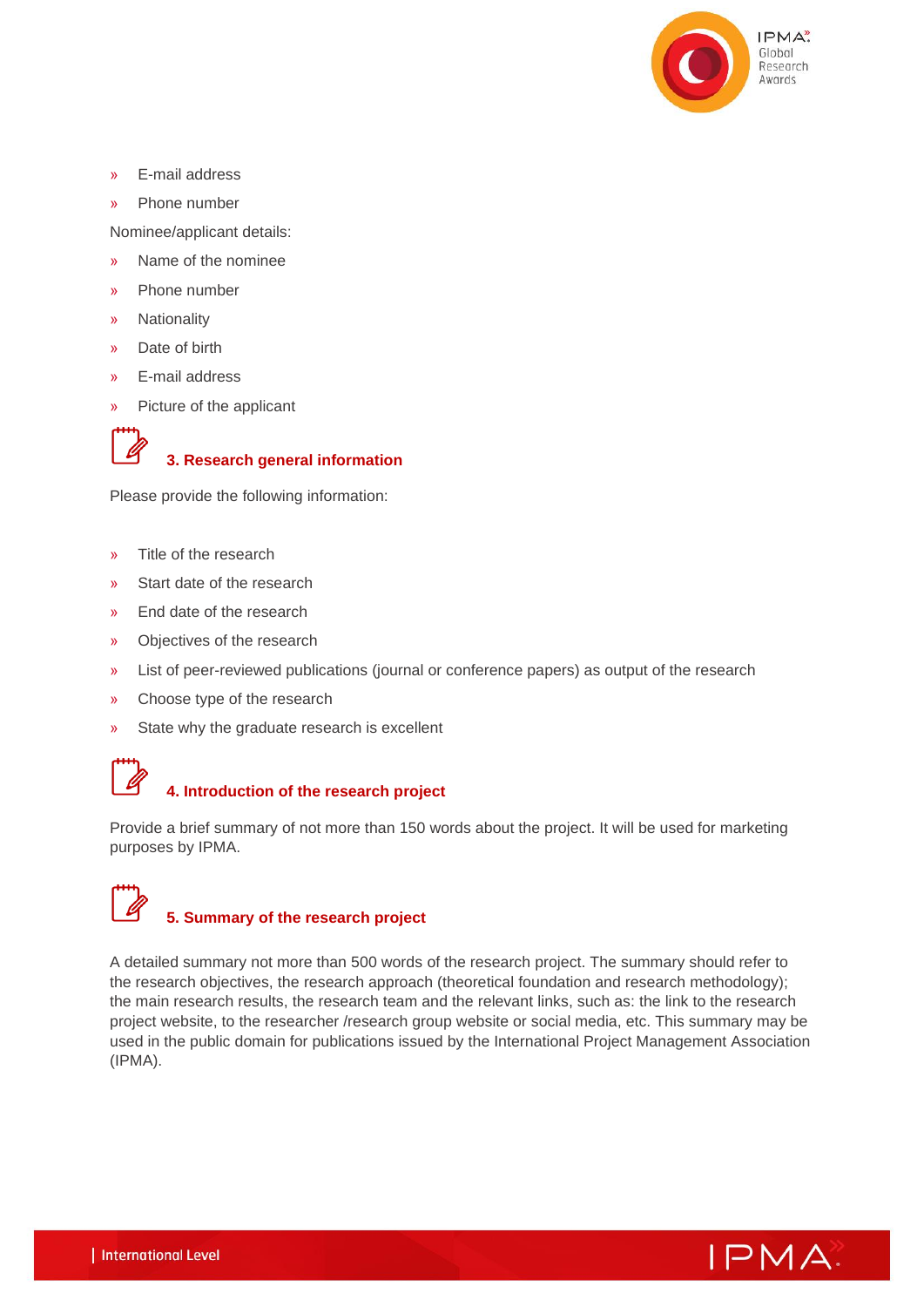

## **6. Description of the research**

A summary of not more than 2000 words of the achievements of the Graduate Research. The summary should provide answers to the evaluation criteria, which are:

- » Research problem addressed
- » Research results achieved.
- » Research process.

More information about the evaluation criteria can be found in IPMA Research Evaluation Model.

## **7. Appendices**

The submission should include the nominee CV, no more than three outstanding publications or equivalent evidence (conference presentations) of research results and up to two additional letter(s) of endorsement



IJ

#### **8. Nominator Statement**

The submission should include a Nominator Statement, to confirm to observe the rules in the nomination process for the IPMA Graduate Research Award and the nomination fulfils the requirements for the IPMA Graduate Research Award and that all information given in the submitted nomination and documentation are true and correct.

## **PART 4. General Conditions relating to all Submissions**

## **4.1 General Submission Requirements**

- » Submissions must be conducted on the platform [https://ipma.awardsplatform.com](https://ipma.awardsplatform.com/) only.
- » Submissions need to be concise yet contain sufficient information for the judging panel to adequately assess the merits of the entry.
- » All necessary clearances and permissions required for the release of all information submitted including any proprietary, confidential, technical or commercial information must be obtained by the applicant.
- » Submissions will be accepted under the conditions of these Guidelines.
- » There should be no restrictions on the use of the submitted information in any promotion of the awards programme.
- » All expenses relating to the preparation of the submission and attendance at the award ceremonies are the responsibility of the applicant.

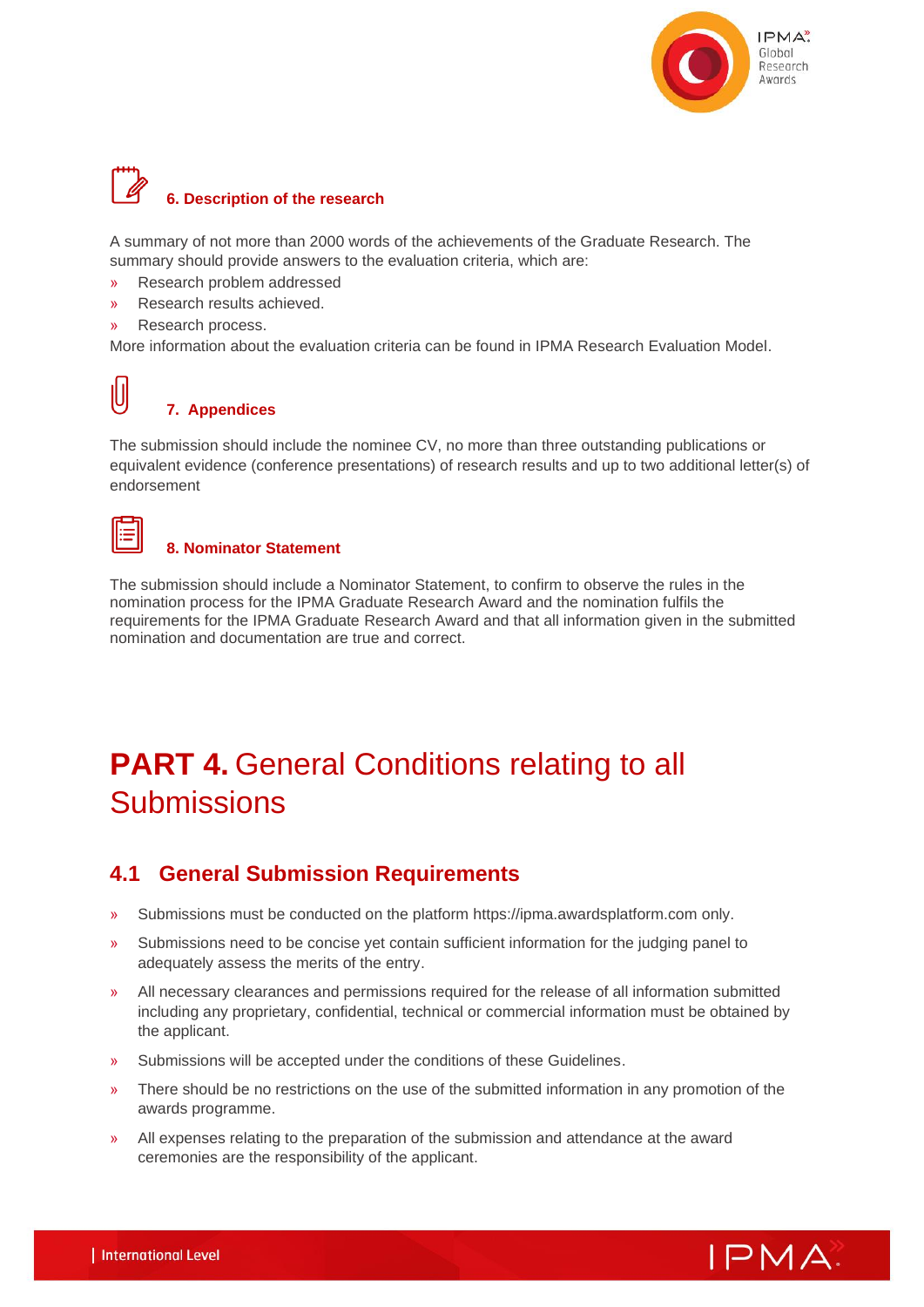

- » All submissions become the property of the IPMA and are not returned to applicants.
- » Applicants consent to having submissions used for IPMA promotional purposes for a period of two years starting from the year of the submission.
- » Applicants consent to be available to present their individual or project submission at an IPMA event.

## **4.2 The Submission Application Process**



## **4.3 Submission Materials**

Submissions will only be accepted if received by the above dates and containing the following materials:

#### **The Submission Document**

» Only submissions sent via the platform (https://ipma.awardsplatform.com) before the IPMA Global Research Awards deadline will be accepted.